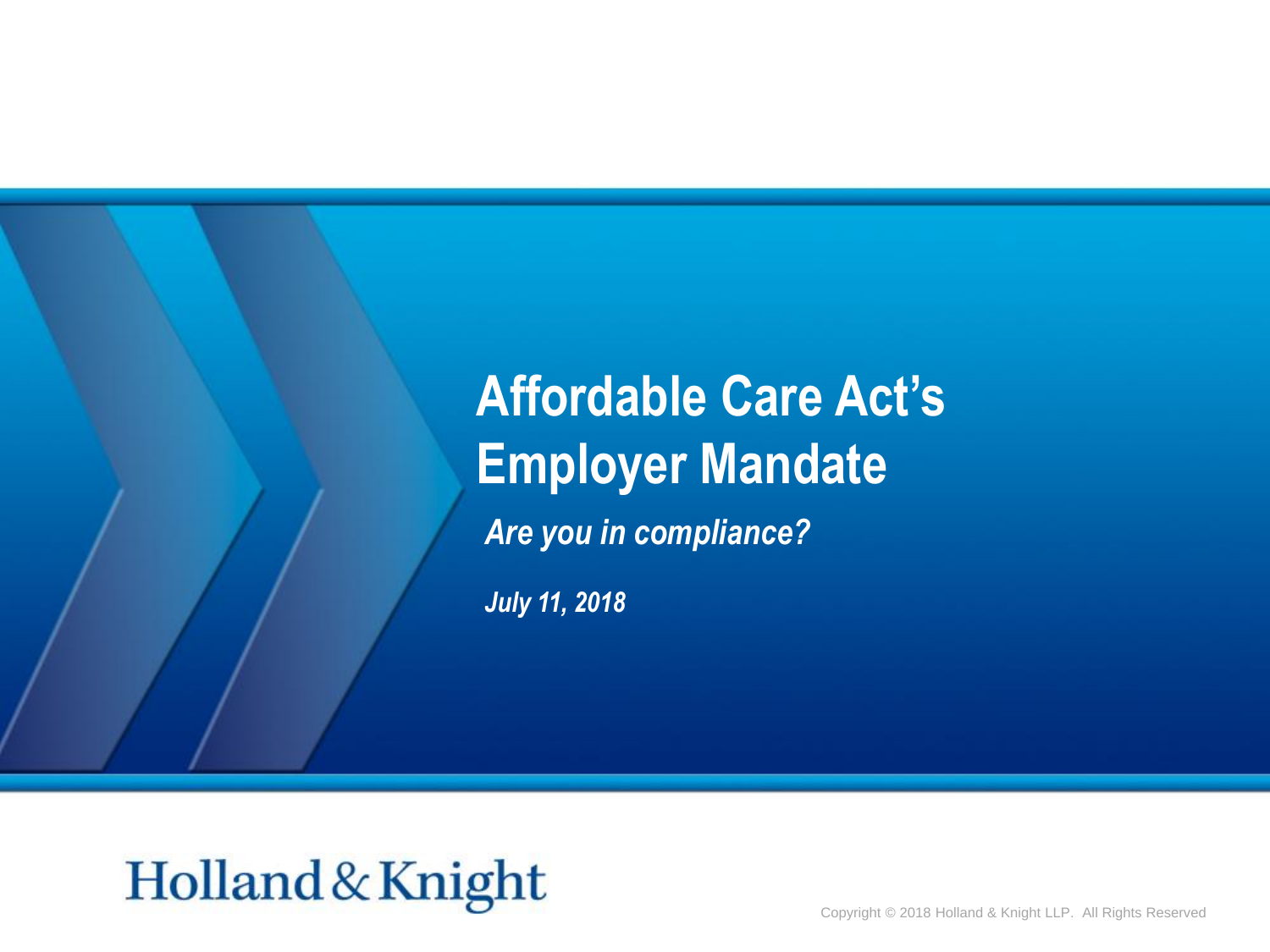

### Nicole M. Elliott: Partner, Public Policy & Regulation Group, Holland & Knight LLP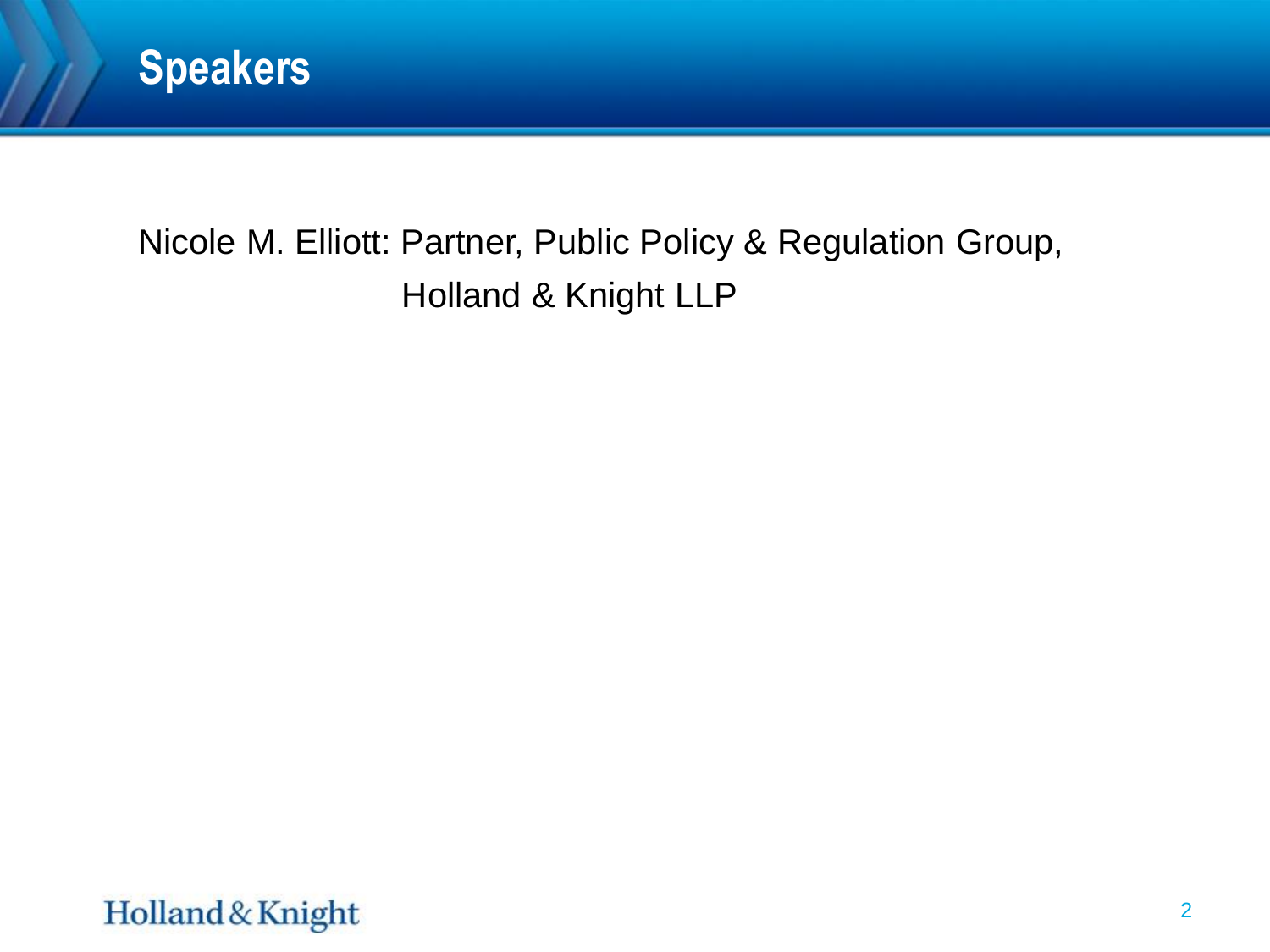

I. Basics of the Reporting Requirements **II. Basics of Employer Mandate** III.IRS Enforcement IV. Emerging Issues and Takeaways V. Tribal Sponsorship VI.Questions and Answers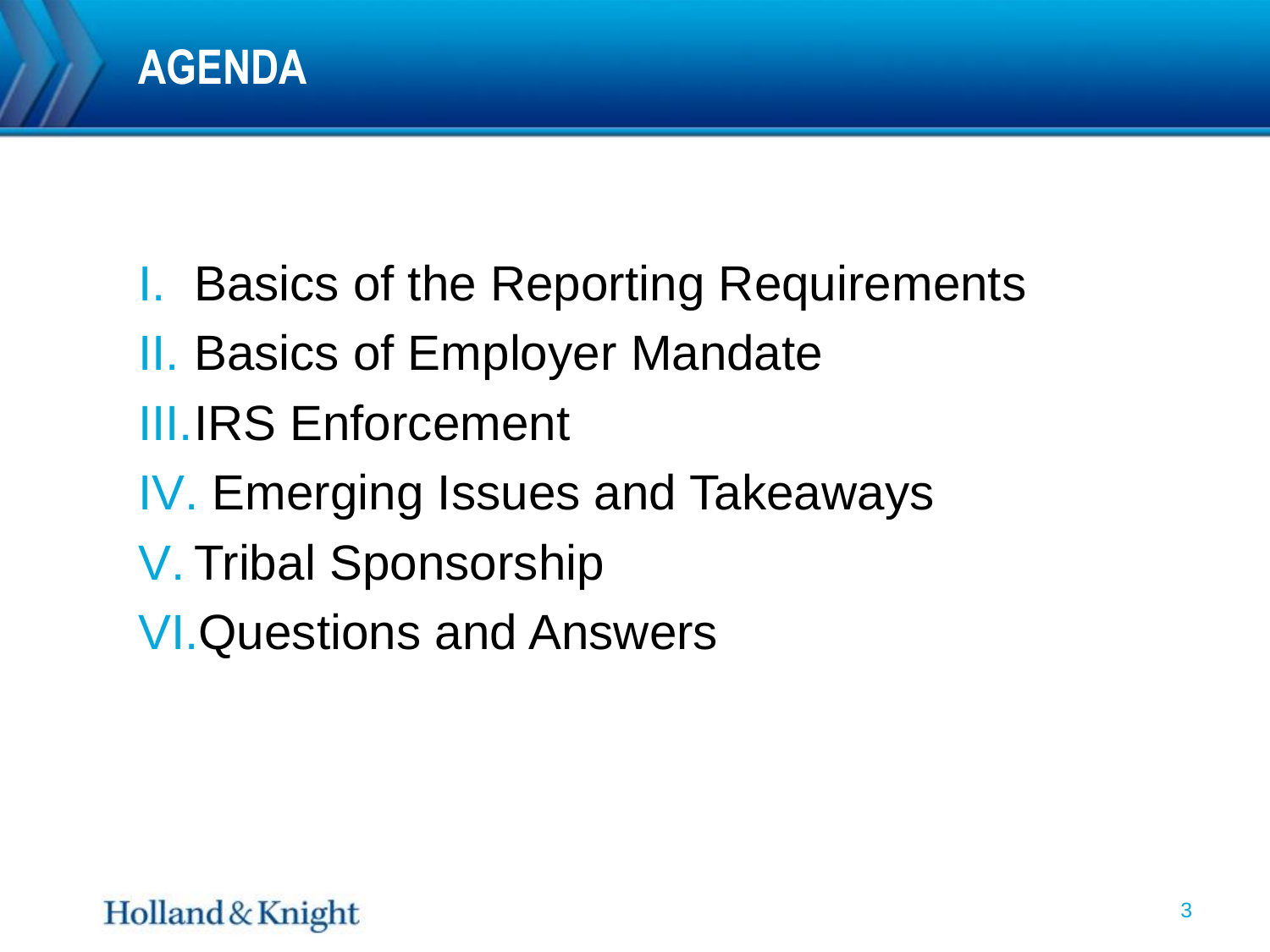Applicable Large Employers (ALE) must file an information return with the IRS, and furnish (provide) a statement to each of its ACA full-time employees (FTEs) about the coverage it offered, if any.

- » Primary purpose is to enforce the Employer Mandate (Section 4980H)
- » Furnished to FTEs on Form 1095-C
- » Forms 1095-C are filed with IRS, along with transmittal Form 1094-C.

An employer is an ALE for the calendar year (for example, 2018), if the organization (and other entities that must be combined together with the organization) employed an average of at least 50 full-time equivalents during the preceding calendar year (for example, 2017).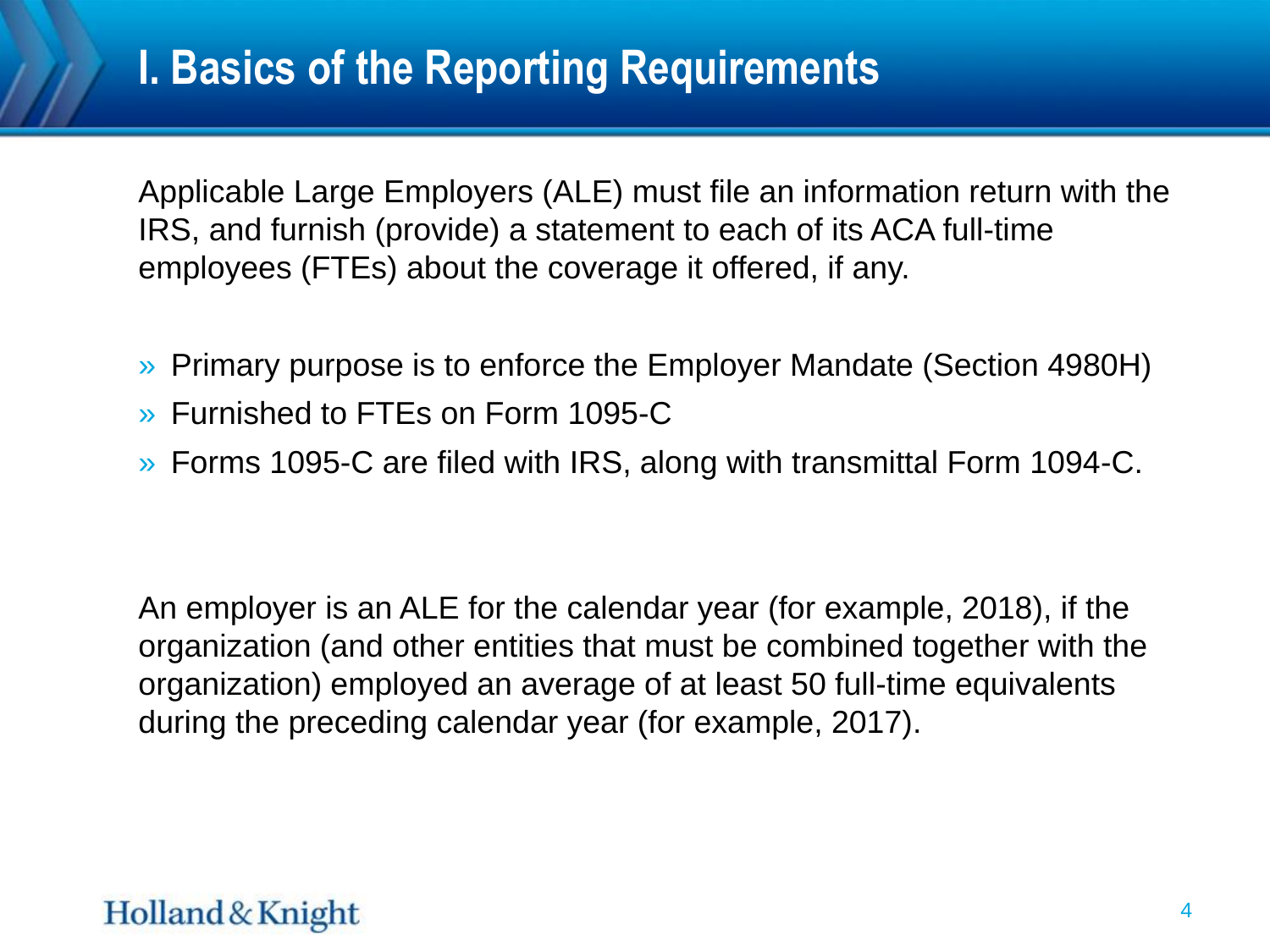

 $\frac{1}{2}$ 

| 1094-6                                          |                                                             | Transmittal of Employer-Provided Health Insurance Offer and                                                                     |                      |                                                                                                                                                                                      | CORRECTED           | OMB No. 1545-2251 |  |  |  |  |
|-------------------------------------------------|-------------------------------------------------------------|---------------------------------------------------------------------------------------------------------------------------------|----------------------|--------------------------------------------------------------------------------------------------------------------------------------------------------------------------------------|---------------------|-------------------|--|--|--|--|
| Department of the Treasury                      |                                                             |                                                                                                                                 |                      |                                                                                                                                                                                      |                     |                   |  |  |  |  |
| Internal Revenue Service                        |                                                             | Go to www.irs.gov/Form1094C for instructions and the latest information.                                                        |                      |                                                                                                                                                                                      |                     |                   |  |  |  |  |
| Part I                                          | Applicable Large Employer Member (ALE Member)               |                                                                                                                                 |                      |                                                                                                                                                                                      |                     |                   |  |  |  |  |
| 1 Name of ALE Member (Employer)                 |                                                             |                                                                                                                                 |                      | 2 Employer identification number (EIN)                                                                                                                                               |                     |                   |  |  |  |  |
| 3 Street address (including room or suite no.)  |                                                             |                                                                                                                                 |                      |                                                                                                                                                                                      |                     |                   |  |  |  |  |
| 4 City or town                                  |                                                             |                                                                                                                                 | 5 State or province  | 6 Country and ZIP or foreign postal code                                                                                                                                             |                     |                   |  |  |  |  |
| 7 Name of person to contact                     |                                                             |                                                                                                                                 |                      | 8 Contact telephone number                                                                                                                                                           |                     |                   |  |  |  |  |
|                                                 | 9 Name of Designated Government Entity (only if applicable) |                                                                                                                                 |                      | 10 Employer identification number (EIN)                                                                                                                                              |                     |                   |  |  |  |  |
| 11 Street address (including room or suite no.) |                                                             |                                                                                                                                 |                      | <b>For Official Use Only</b>                                                                                                                                                         |                     |                   |  |  |  |  |
| 12 City or town                                 |                                                             |                                                                                                                                 | 13 State or province | 14 Country and ZIP or foreign postal code                                                                                                                                            |                     |                   |  |  |  |  |
| 15 Name of person to contact                    |                                                             |                                                                                                                                 |                      | 16 Contact telephone number                                                                                                                                                          |                     |                   |  |  |  |  |
| 17 Reserved.                                    |                                                             |                                                                                                                                 |                      |                                                                                                                                                                                      |                     |                   |  |  |  |  |
|                                                 |                                                             |                                                                                                                                 |                      |                                                                                                                                                                                      |                     |                   |  |  |  |  |
|                                                 |                                                             | 19 Is this the authoritative transmittal for this ALE Member? If "Yes," check the box and continue. If "No," see instructions . |                      |                                                                                                                                                                                      |                     |                   |  |  |  |  |
| Part II                                         | <b>ALE Member Information</b>                               |                                                                                                                                 |                      |                                                                                                                                                                                      |                     |                   |  |  |  |  |
|                                                 |                                                             | 20 Total number of Forms 1095-C filed by and/or on behalf of ALE Member                                                         |                      |                                                                                                                                                                                      |                     |                   |  |  |  |  |
|                                                 | 21 Is ALE Member a member of an Aggregated ALE Group?       |                                                                                                                                 |                      |                                                                                                                                                                                      |                     | No                |  |  |  |  |
| If "No," do not complete Part IV.               |                                                             |                                                                                                                                 |                      |                                                                                                                                                                                      |                     |                   |  |  |  |  |
|                                                 | 22 Certifications of Eligibility (select all that apply):   |                                                                                                                                 |                      |                                                                                                                                                                                      |                     |                   |  |  |  |  |
| A. Qualifying Offer Method                      |                                                             | <b>B.</b> Reserved                                                                                                              | C. Reserved          |                                                                                                                                                                                      | D. 98% Offer Method |                   |  |  |  |  |
|                                                 |                                                             |                                                                                                                                 |                      | Under penalties of perjury, I declare that I have examined this return and accompanying documents, and to the best of my knowledge and belief, they are true, correct, and complete. |                     |                   |  |  |  |  |
|                                                 |                                                             |                                                                                                                                 | Title                |                                                                                                                                                                                      |                     |                   |  |  |  |  |
| Signature                                       |                                                             |                                                                                                                                 |                      |                                                                                                                                                                                      | Date                |                   |  |  |  |  |

150118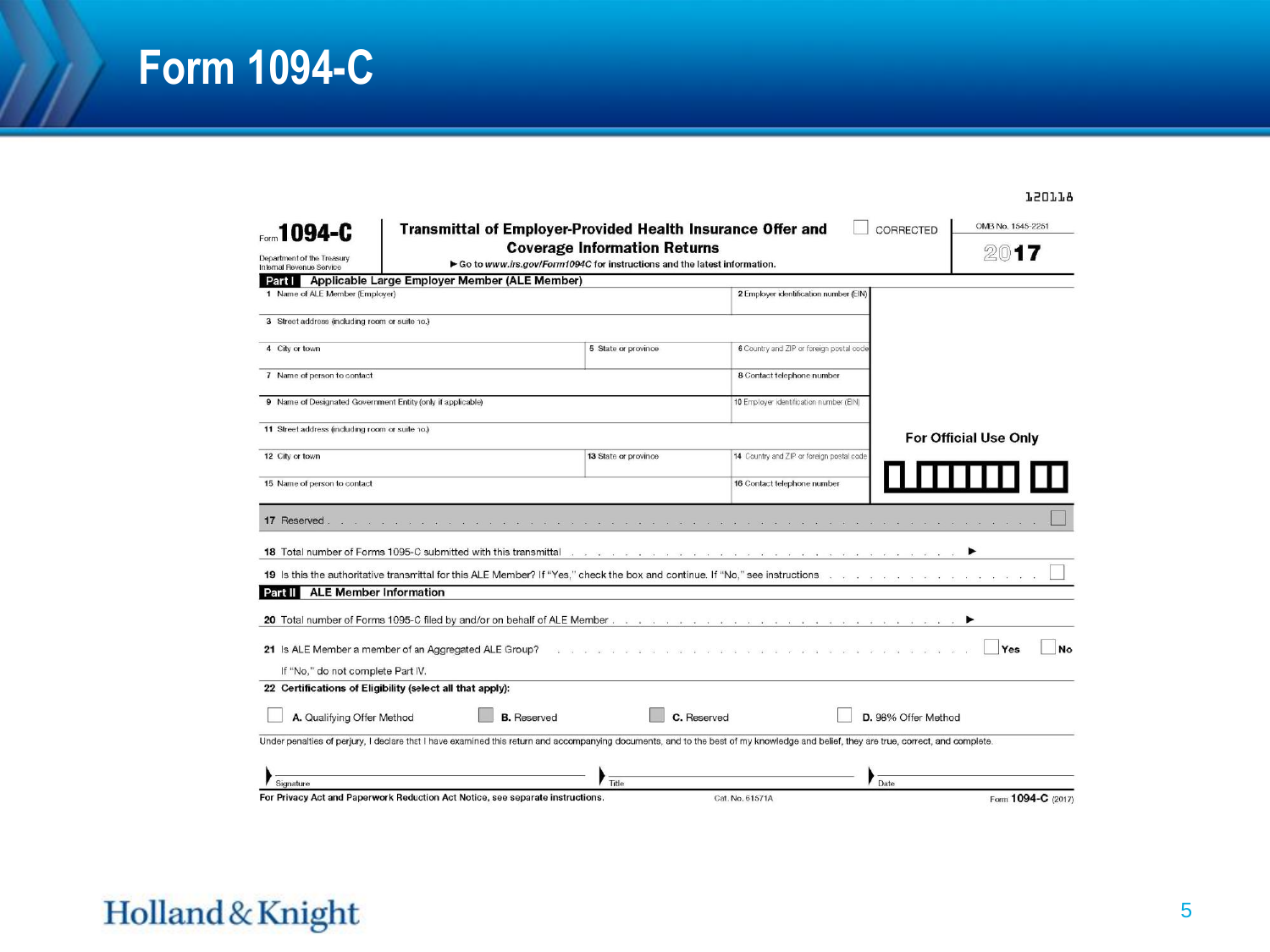

| <b>LOO117</b> |  |
|---------------|--|

|                                                                                                                                                                                                        |                                                           |    | <b>Employer-Provided Health Insurance Offer and Coverage</b> |                                          |  |                                                                                                                                                       |                                         |                                                          |     |     |                 |             | VOID                        |                                           |      | OMB No. 1545-2251 |     |                |                    |
|--------------------------------------------------------------------------------------------------------------------------------------------------------------------------------------------------------|-----------------------------------------------------------|----|--------------------------------------------------------------|------------------------------------------|--|-------------------------------------------------------------------------------------------------------------------------------------------------------|-----------------------------------------|----------------------------------------------------------|-----|-----|-----------------|-------------|-----------------------------|-------------------------------------------|------|-------------------|-----|----------------|--------------------|
| Form<br>Do not attach to your tax return. Keep for your records.<br>Department of the Treasury<br>Go to www.irs.gov/Form1095C for instructions and the latest information.<br>Internal Revenue Service |                                                           |    |                                                              |                                          |  |                                                                                                                                                       |                                         |                                                          |     |     | CORRECTED       |             |                             |                                           | 2017 |                   |     |                |                    |
| Part Employee                                                                                                                                                                                          |                                                           |    |                                                              |                                          |  |                                                                                                                                                       |                                         |                                                          |     |     |                 |             |                             |                                           |      |                   |     |                |                    |
| 1 Name of employee<br>2 Social security number (SSN)                                                                                                                                                   |                                                           |    |                                                              |                                          |  | Applicable Large Employer Member (Employer)<br>7 Name of employer<br>8 Employer identification number (EIN)                                           |                                         |                                                          |     |     |                 |             |                             |                                           |      |                   |     |                |                    |
| 3 Street address (including apartment no.)                                                                                                                                                             |                                                           |    |                                                              |                                          |  | 9 Street address (including room or suite no.)                                                                                                        |                                         |                                                          |     |     |                 |             | 10 Contact telephone number |                                           |      |                   |     |                |                    |
| 5 State or province<br>4 City or town                                                                                                                                                                  |                                                           |    |                                                              | 6 Country and ZIP or foreign postal code |  |                                                                                                                                                       | 11 City or town<br>12 State or province |                                                          |     |     |                 |             |                             | 13 Country and ZIP or foreign postal code |      |                   |     |                |                    |
| Part II                                                                                                                                                                                                |                                                           |    |                                                              |                                          |  |                                                                                                                                                       |                                         |                                                          |     |     |                 |             |                             |                                           |      |                   |     |                |                    |
|                                                                                                                                                                                                        | <b>Employee Offer of Coverage</b><br>All 12 Months<br>Jan |    |                                                              | Mar<br>Feb                               |  | May<br>Apr                                                                                                                                            |                                         | Plan Start Month (Enter 2-digit number):<br>June<br>July |     |     |                 | Aug<br>Sept |                             |                                           | Oct  |                   | Nov | Dec            |                    |
| 14 Offer of<br>Coverage (enter<br>required code)                                                                                                                                                       |                                                           |    |                                                              |                                          |  |                                                                                                                                                       |                                         |                                                          |     |     |                 |             |                             |                                           |      |                   |     |                |                    |
| 15 Employee<br>Required<br>Contribution (see<br>instructions)                                                                                                                                          | $\frac{4}{3}$                                             | \$ |                                                              | $\mathfrak{F}$                           |  | \$                                                                                                                                                    | 1\$                                     | \$                                                       | \$  |     | \$              |             | \$                          | 1\$                                       |      | \$                |     | $\mathfrak{F}$ |                    |
| 16 Section 4980H<br>Safe Harbor and<br>Other Relief (enter<br>code, if applicable)                                                                                                                     |                                                           |    |                                                              |                                          |  |                                                                                                                                                       |                                         |                                                          |     |     |                 |             |                             |                                           |      |                   |     |                |                    |
| Part III                                                                                                                                                                                               | <b>Covered Individuals</b>                                |    |                                                              |                                          |  |                                                                                                                                                       |                                         |                                                          |     |     |                 |             |                             |                                           |      |                   |     |                |                    |
|                                                                                                                                                                                                        |                                                           |    |                                                              |                                          |  | If Employer provided self-insured coverage, check the box and enter the information for each individual enrolled in coverage, including the employee. |                                         |                                                          |     |     |                 |             |                             |                                           |      |                   |     |                |                    |
| (a) Name of covered individual(s)                                                                                                                                                                      |                                                           |    | (c) DOB (If SSN<br>(b) SSN or other TIN<br>or other TIN is   |                                          |  | (d) Covered<br>all 12 months                                                                                                                          | (e) Months of Coverage                  |                                                          |     |     |                 |             |                             |                                           |      |                   |     |                |                    |
|                                                                                                                                                                                                        |                                                           |    |                                                              |                                          |  | not available)                                                                                                                                        |                                         | Jan                                                      | Feb | Mar | Apr             | May         | June                        | July                                      | Aug  | Sept              | Oct | Nov            | Dec                |
| 17                                                                                                                                                                                                     |                                                           |    |                                                              |                                          |  |                                                                                                                                                       |                                         |                                                          |     |     |                 |             |                             |                                           |      |                   |     |                |                    |
| 18                                                                                                                                                                                                     |                                                           |    |                                                              |                                          |  |                                                                                                                                                       |                                         |                                                          |     |     |                 |             |                             |                                           |      |                   |     |                |                    |
|                                                                                                                                                                                                        |                                                           |    |                                                              |                                          |  |                                                                                                                                                       |                                         |                                                          |     |     |                 |             |                             |                                           |      |                   |     |                |                    |
| 19                                                                                                                                                                                                     |                                                           |    |                                                              |                                          |  |                                                                                                                                                       |                                         |                                                          |     |     |                 |             |                             |                                           |      |                   |     |                |                    |
|                                                                                                                                                                                                        |                                                           |    |                                                              |                                          |  |                                                                                                                                                       |                                         |                                                          |     |     |                 |             |                             |                                           |      |                   |     |                |                    |
| 20                                                                                                                                                                                                     |                                                           |    |                                                              |                                          |  |                                                                                                                                                       |                                         |                                                          |     |     |                 |             |                             |                                           |      |                   |     |                |                    |
| 21                                                                                                                                                                                                     |                                                           |    |                                                              |                                          |  |                                                                                                                                                       |                                         |                                                          |     |     |                 |             |                             |                                           |      |                   |     |                |                    |
|                                                                                                                                                                                                        |                                                           |    |                                                              |                                          |  |                                                                                                                                                       |                                         |                                                          |     |     |                 |             |                             |                                           |      |                   |     |                |                    |
| 22                                                                                                                                                                                                     |                                                           |    |                                                              |                                          |  |                                                                                                                                                       |                                         |                                                          |     |     |                 |             |                             |                                           |      |                   |     |                |                    |
| For Privacy Act and Paperwork Reduction Act Notice, see separate instructions.                                                                                                                         |                                                           |    |                                                              |                                          |  |                                                                                                                                                       |                                         |                                                          |     |     | Cat. No. 60705M |             |                             |                                           |      |                   |     |                | Form 1095-C (2017) |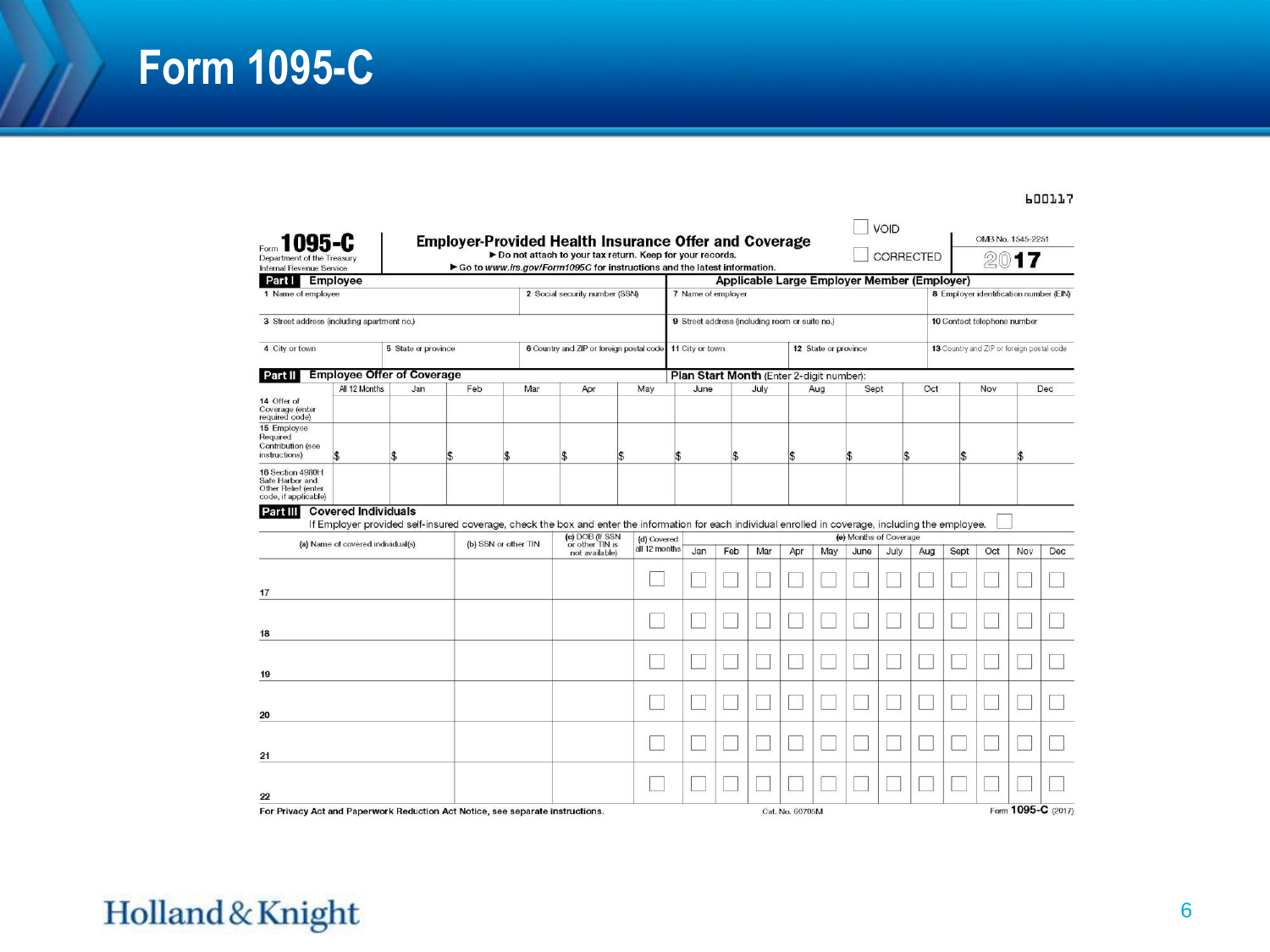# **I. Basics of the Reporting Requirements**

### » Deadlines

- Furnishing to ACA FTEs
	- January 31st
- Filing with IRS
	- February 28th (paper)
	- March 31st (electronic)
- » Reporting Penalties
	- Apply for inaccurate, incomplete, or late
	- ˗ Some relief if reasonable cause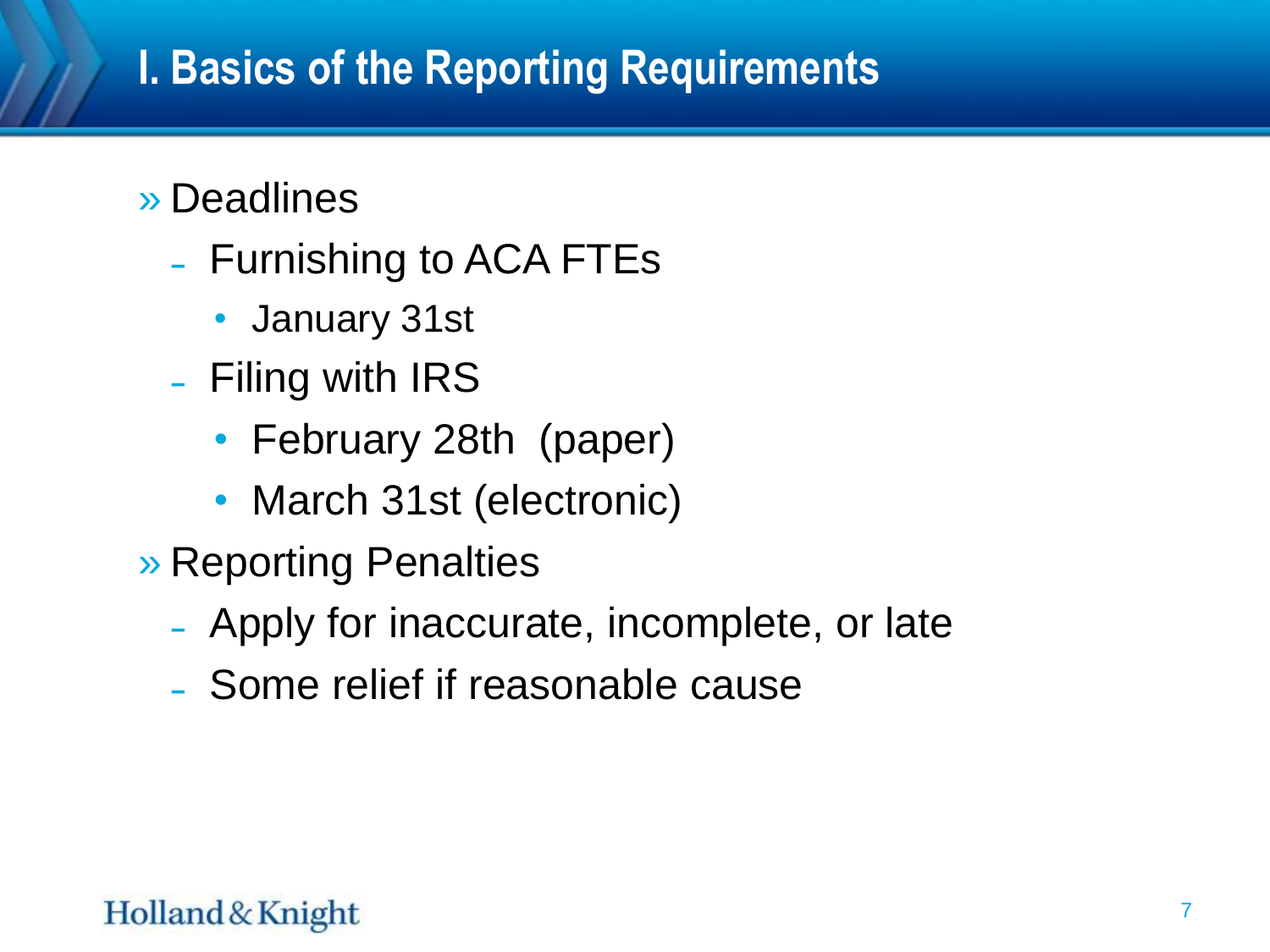### **II. Basics of the Employer Mandate**

» General rule: ALEs must offer minimum essential coverage that is affordable and provides minimum value to at least 95% of their ACA fulltime employees and dependents, or be subject to a penalty.

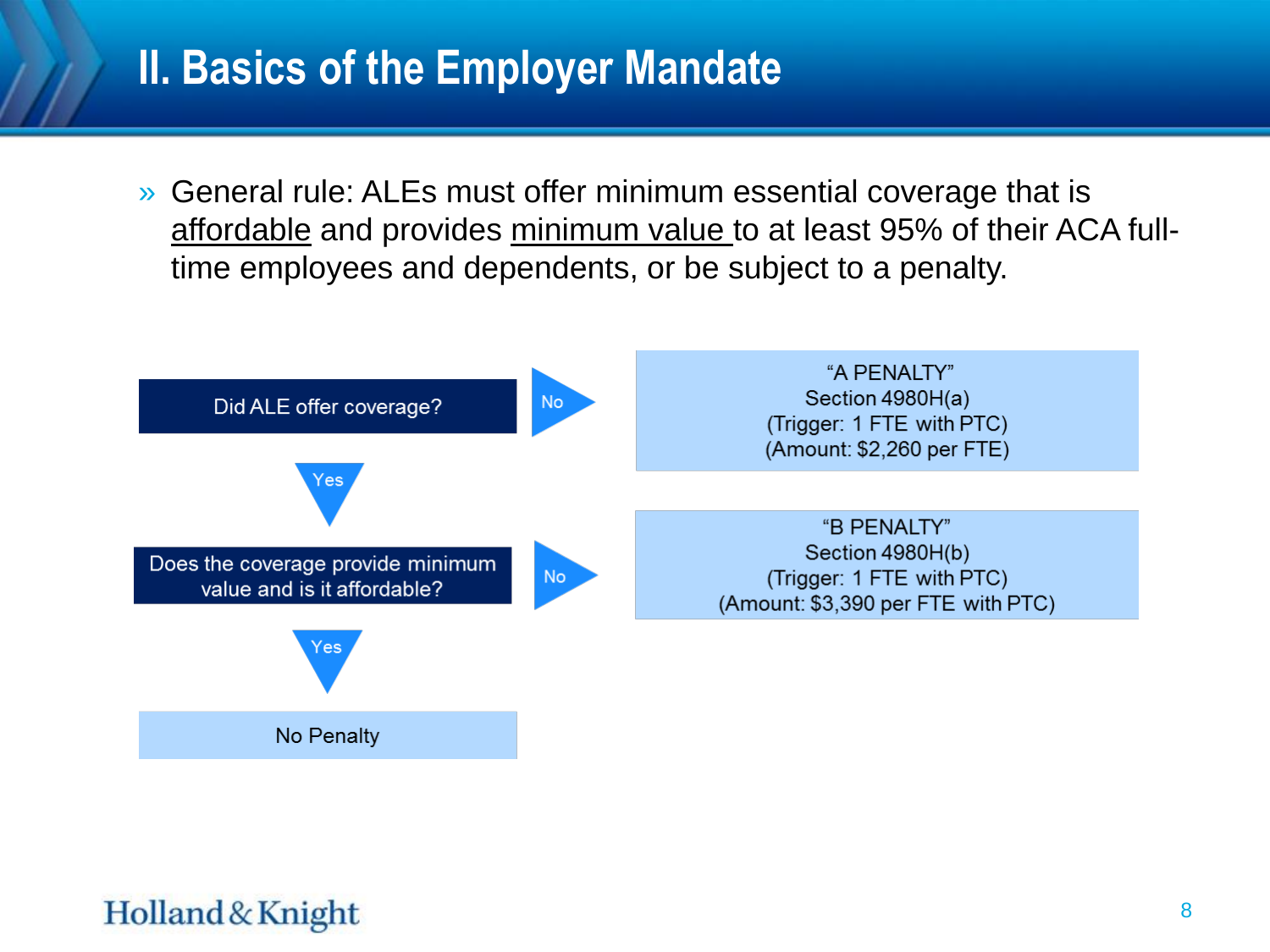#### AFFORDABILITY

Coverage is considered affordable for an employee if the employee required contribution is no more than 9.5 percent (as adjusted) of that employee's household income.

Because employers do not know their employees' household incomes, there are three affordability safe harbors employers can take advantage of that are based on information the employer does have available, such as the employee's Form W-2 wages or the employee's rate of pay.

#### MINIMUM VALUE

A plan provides minimum value if it covers at least 60 percent of the total allowed cost of benefits that are expected to be incurred under the plan and provides substantial coverage of inpatient hospitalization services and physician services.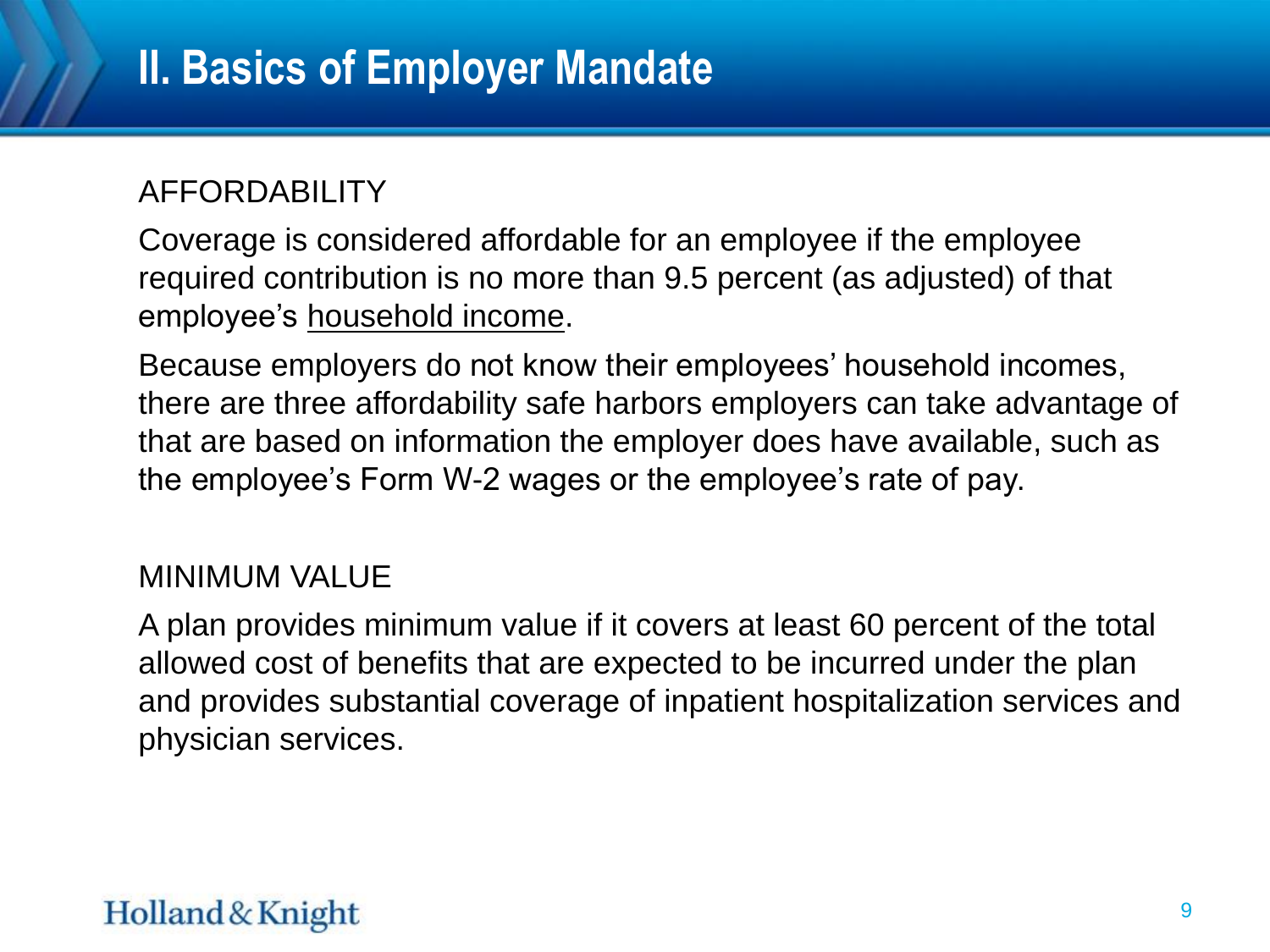## **III. IRS Enforcement**

- » Employer Mandate is the law (Tax bill impacted only the Individual Mandate)
- » IRS sent out 10,000 letters to ALE proposing an assessment for the Employer Mandate
- » Focused on year 2015
- » Focused on employers who acknowledge they do not offer coverage to their full time employees, i.e., those that owe the "A PENALTY"
- » Highest amount seen \$8 million
- » IRS willing to reduce amounts if corrections are made
- » IRS personnel overwhelmed with responses and sometimes lack expertise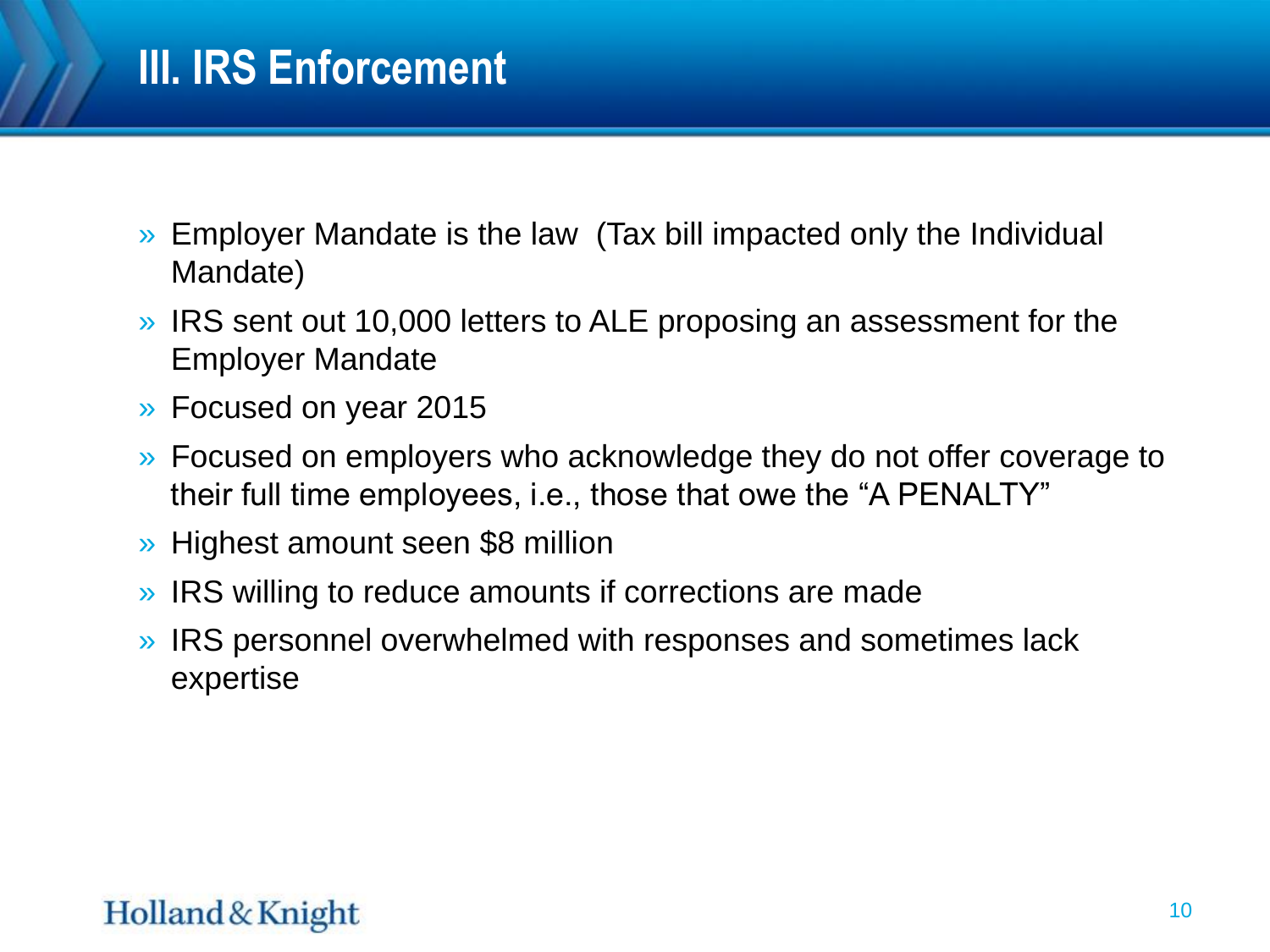# **IV. Emerging Issues and Takeaways**

#### Emerging Issues

- » Will Congress act?
- » What level of IRS enforcement?
- » What will IRS be looking for?
- » Due process violations?

#### **Takeaways**

- » Know your compliance status
- » Ensure that reporting is accurate
- » Keep records Statute of Limitation
- » Do not ignore IRS letters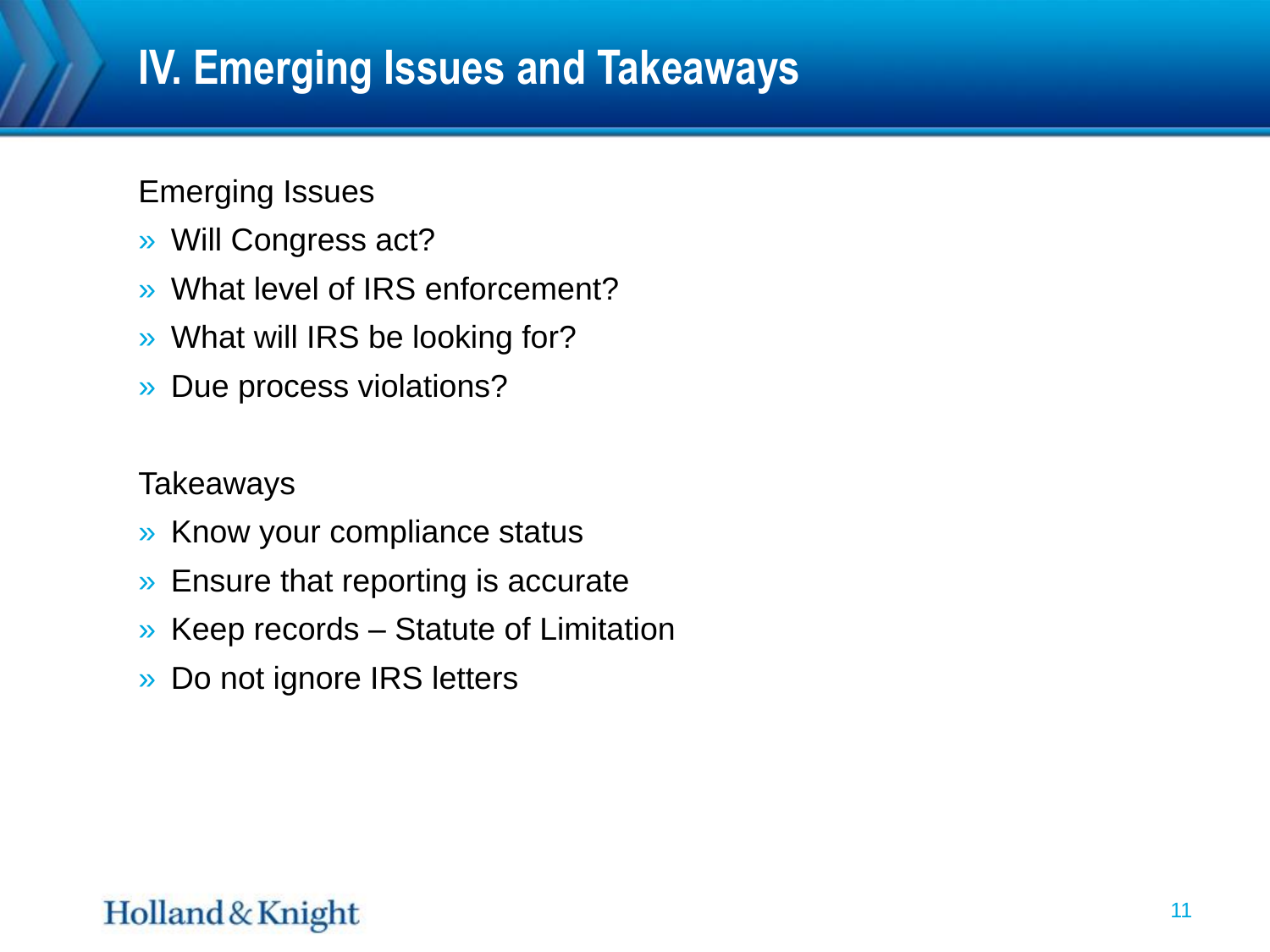## **TRIBAL SPONSORSHIP**

- » Tribal Sponsorship is:
	- ˗ Tribally-Sponsored program to purchase health insurance coverage for their tribal members through a Health Insurance Marketplace
- » Tribal Sponsorship is not:
	- ˗ Reimbursement by an employer for its employees plan
	- ˗ Pre or post tax still not ok
	- ˗ Longstanding Section 4980D penalty
		- Generally \$100 dollars per day per person

On an unrelated note: No Section 457 plans for tribes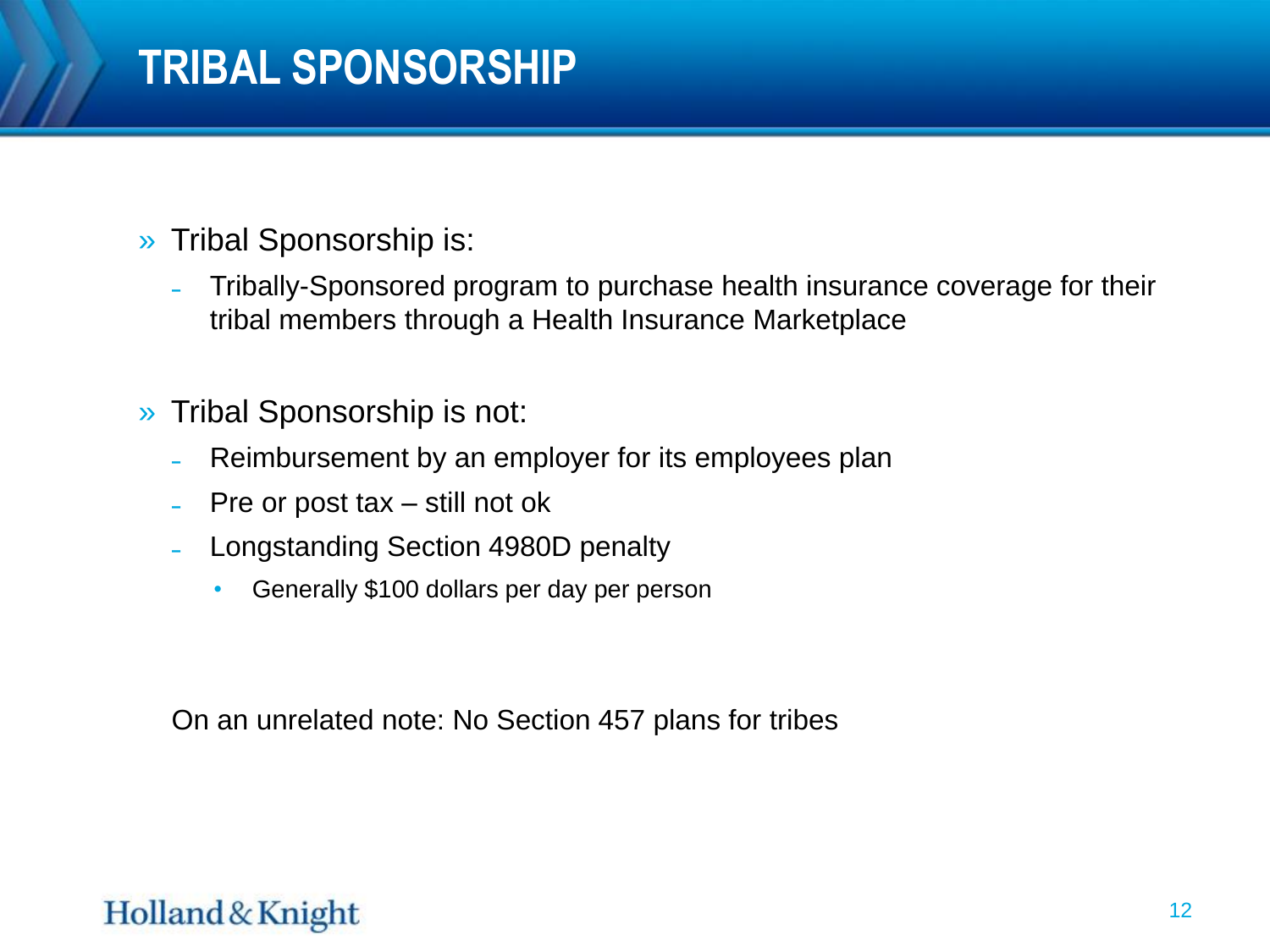Holland & Knight

1